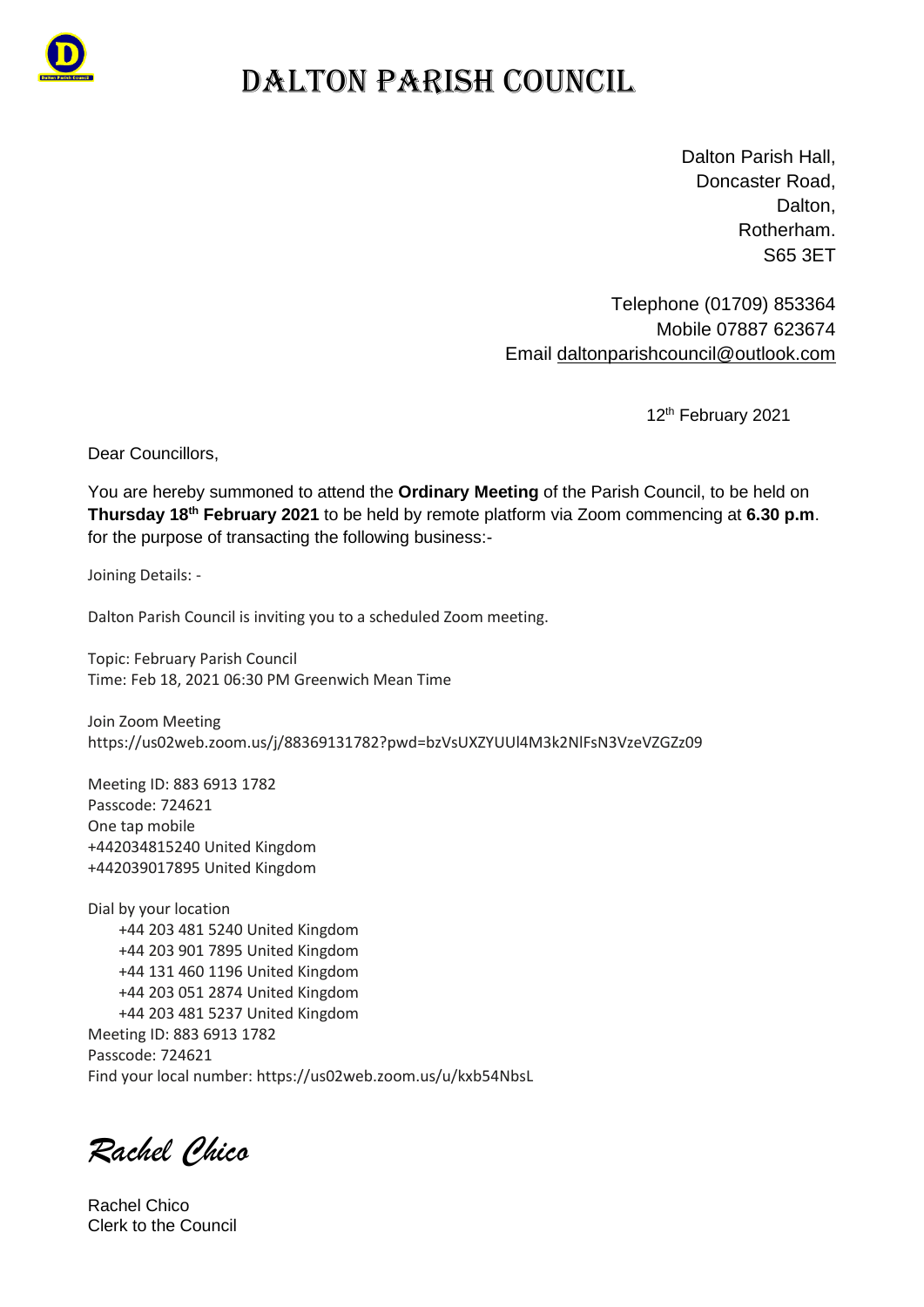

\_\_\_\_\_\_\_\_\_\_\_\_\_\_\_\_\_\_\_\_\_\_\_\_\_\_\_\_\_\_\_\_\_\_\_\_\_\_\_\_\_\_\_\_\_\_\_\_\_\_\_\_\_\_\_\_\_\_\_\_\_\_\_\_\_\_\_\_\_\_\_\_\_\_\_\_

### AGENDA **Enclosure:**

- 1. To receive apologies for absence given in advance of the meeting
- 2. To consider the approval of reasons given for absence
- 3. To note any declarations of interest on items to be discussed at this meeting
- 4. To approve the minutes of the Council Meeting held on 21st January 2021 **(A)**
- 5. To receive the approved minutes of the Finance and Employment Committee held on the  $7<sup>th</sup>$ January 2021 **(B)**
	- 5.1 To receive a verbal update of the Finance and Employment Committee meeting held on 4<sup>th</sup> February 2021
- 6. To resolve if members of the press and public are to be excluded from any agenda items of the meeting due to the nature of the business to be transacted. Under Public Bodies (Admission to Meetings) Act 1960, S1 (2))
- 7. To note any issues from members of the public in attendance
- 8. To consider any community matters from Councillors
- 9. To receive a verbal Clerk update regarding matters from previous meetings 9.1 To receive an update from Police regarding off-road vehicles and any local issues
- 10. To consider financial matters including:
	- 10.1 The authorisation of payment of accounts since the last meeting **(C)**
	- 10.2 To receive and approve bank reconciliations from Finance and Employment Committee 4th February 2021 **(D)**
	- 10.3 To discuss and agree action regarding damaged artificial Christmas tree located at Sunnyside Community Centre
	- 10.4 To approve recommended change to section of Financial Regulations following the change to allow internet payments **(E)**
	- 10.5 To review the effectiveness of internal controls **(F)**
	- 10.6 To agree the 2022 / 23 allotment rent rates
- 11. To consider and agree response to resident requesting permission to use metal detector on Council land
- 12. Play Areas
	- 12.1 To receive a summary and agree actions for play inspections reports:
		- 12.1.1 Magna Lane
		- 12.1.1.1 Works carried out by contractor
		- 12.1.2 Ruby Cook
		- 12.1.3 Sunnyside
- 13. To note the planning applications and licensing matters including new planning applications in Dalton: -
	- 13.1 Planning weekly list 4 6

None

13.2 Planning weekly list 7